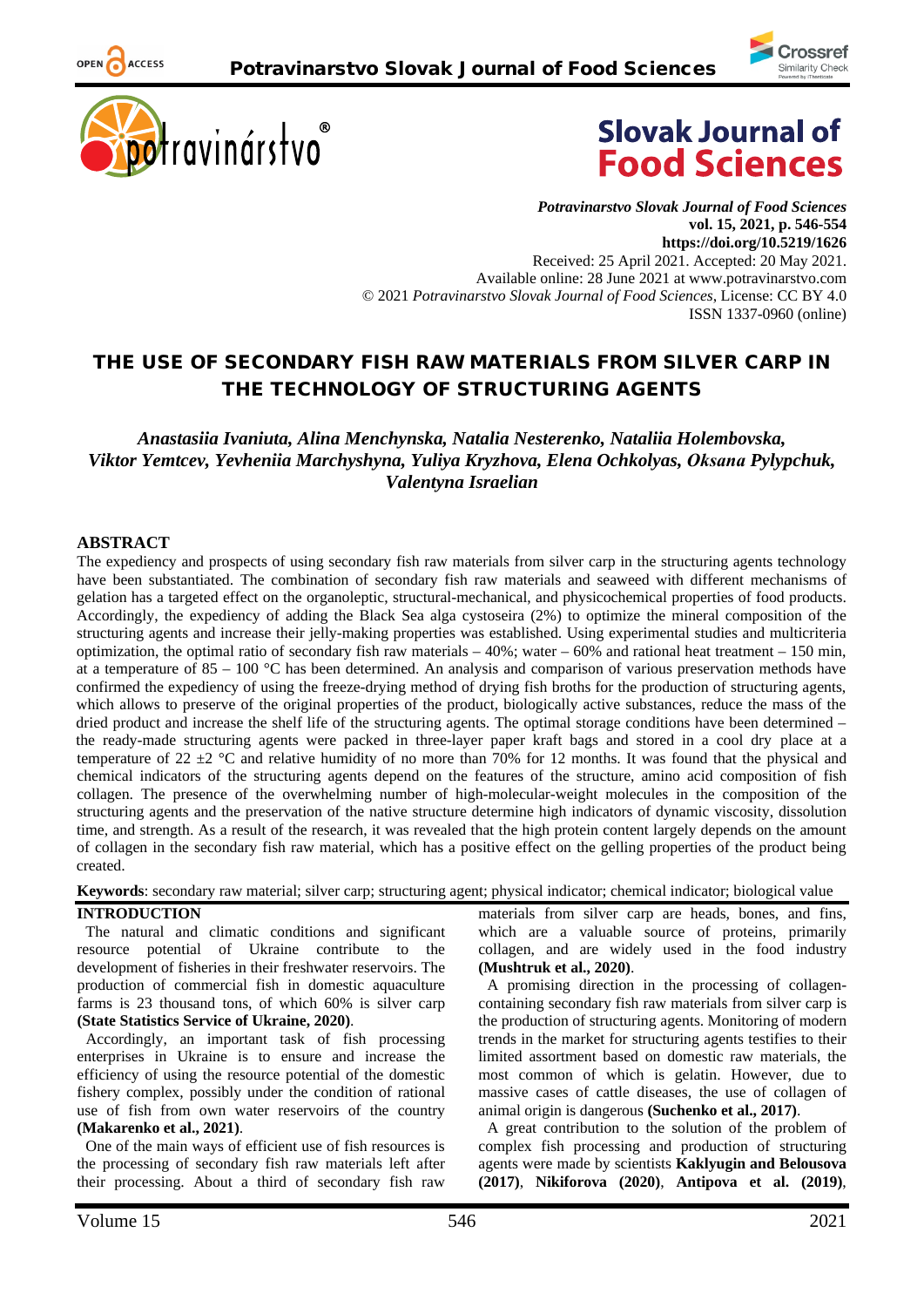**Andreev and Morozov (2020)**, **Kao et al. (2014)**, **Makarov et al. (2019)** and **Postnov et al. (2018)**.

However, there are no conceptual developments in the direction of the study of consumer properties of structuring agents based on secondary fish raw materials from the most common object of aquaculture in Ukraine – silver carp, which determines the relevance and practical importance of scientific research.

### **Scientific Hypothesis**

The hypothesis of the research work was based on the assumption that the combination of protein (heads, bones, fins of silver carp) and polysaccharide (cystoseira alga) structuring agents improves the organoleptic characteristics of food products, increases the waterholding capacity, and allows to create products with a predictable complex of consumer properties. According to the results obtained, it was confirmed that the combination of structuring agents of various natures makes it possible to more accurately regulate the consistency of the product, purposefully affects the structural-mechanical and physicochemical properties of food products through the use of raw materials with various mechanisms of gelation.

### **MATERIAL AND METHODOLOGY Samples**

Research of structuring agents for control and experimental samples (packed edible gelatin, grade P-7, manufactured by the Lysychansk Gelatin Plant; structuring agents based on secondary fish raw materials; structuring agents based on secondary fish raw materials with the addition of the Black Sea algae cystoseira) were carried out using the following raw materials: heads, bones, and fins of freshwater herbivorous fish – silver carp (*Arictichthys nobolis Rich*, two-year-old, autumn catch, weight  $2 - 2.5$  kg), grown in the Irkliivskyi herbivorous fish hatchery according to **DSTU 2284 (2010) (**Figure 1); algae cystoseira, which is sold in the form of a dry powder following **GOST 31413 (2010)**; drinking water following **DSTU 7525 (2014)**.

### **Chemicals**

Calcium chloride, CaCl<sub>2</sub>. (AGROZONE Ukraine).

Hydrochloric acid, HCl (grade A, analytical grade, LLC "Khimlaborreaktyv" Ukraine).

Sodium hydroxide, NaOH (grade A, analytical grade, LLC "Khimlaborreaktyv" Ukraine).

Sulfuric acid,  $H_2SO_4$  (grade A, chemically pure, LLC "Khimlaborreaktyv" Ukraine).

### **Animals and Biological Material**

The studies used variegated silver carp weighing 2 – 2.5 kg,  $50 - 60$  cm long, autumn catch, which was grown at the Irkliivskyi fish farm of herbivorous fish. Conducted studies of the structural and morphological composition of experimental groups (heads, internal organs, carcasses, fillets, scales, fins, bones), calculated the proportion of edible and inedible parts.

#### **Instruments**

Drying cabinet (SNOL, LLC "Labimpex LTD" Ukraine). Muffle furnace (SNOL, LLC "Labimpex LTD" Ukraine).

Automatic amino acid analyzer (T 339 produced by "Mikrotekhna" Czech Republic).

Atomic absorption spectrophotometer (Shimadzu AA-6200, LLC "SPEKTROLAB" Ukraine).

Fat analyzer (SOX 406, LLC "Khimlaborreaktyv" China).

Gas chromatograph ("Kupol-55", "Shimadzu Corporation" Japan).

Program viscometer (Brookfield LVDV-II+PRO USA), pH meter HI8314 HANNA ("SPECTRO LAB" Ukraine).

### **Laboratory Methods**

The study of the chemical composition of the structuring agents was carried out according to the following methods: mass fraction of moisture by drying a sample of the product to constant mass at a temperature of  $100 - 105$  °C according to **DSTU 8029 (2015)**; mass fraction of ash – by the gravimetric method, after mineralization of the sample weight in a muffle furnace at a temperature of 500 – 600 °С following **DSTU 8718 (2017)**; mass fraction of lipids by the Soxhlet method, which consists in the fact that fat is weighed after its extraction with a solvent from a dry sample weight in a Soxhlet apparatus, based on the determination of the change in the mass of the sample after extraction of fat with a solvent following **DSTU 8718 (2017)**; mass fraction of protein by determination of total nitrogen by the Kjeldahl method, based on the ability of the organic material of the product sample to be oxidized with concentrated sulfuric acid in the presence of a catalyst following **DSTU 8030 (2015)**.



**Figure 1** Silver carp.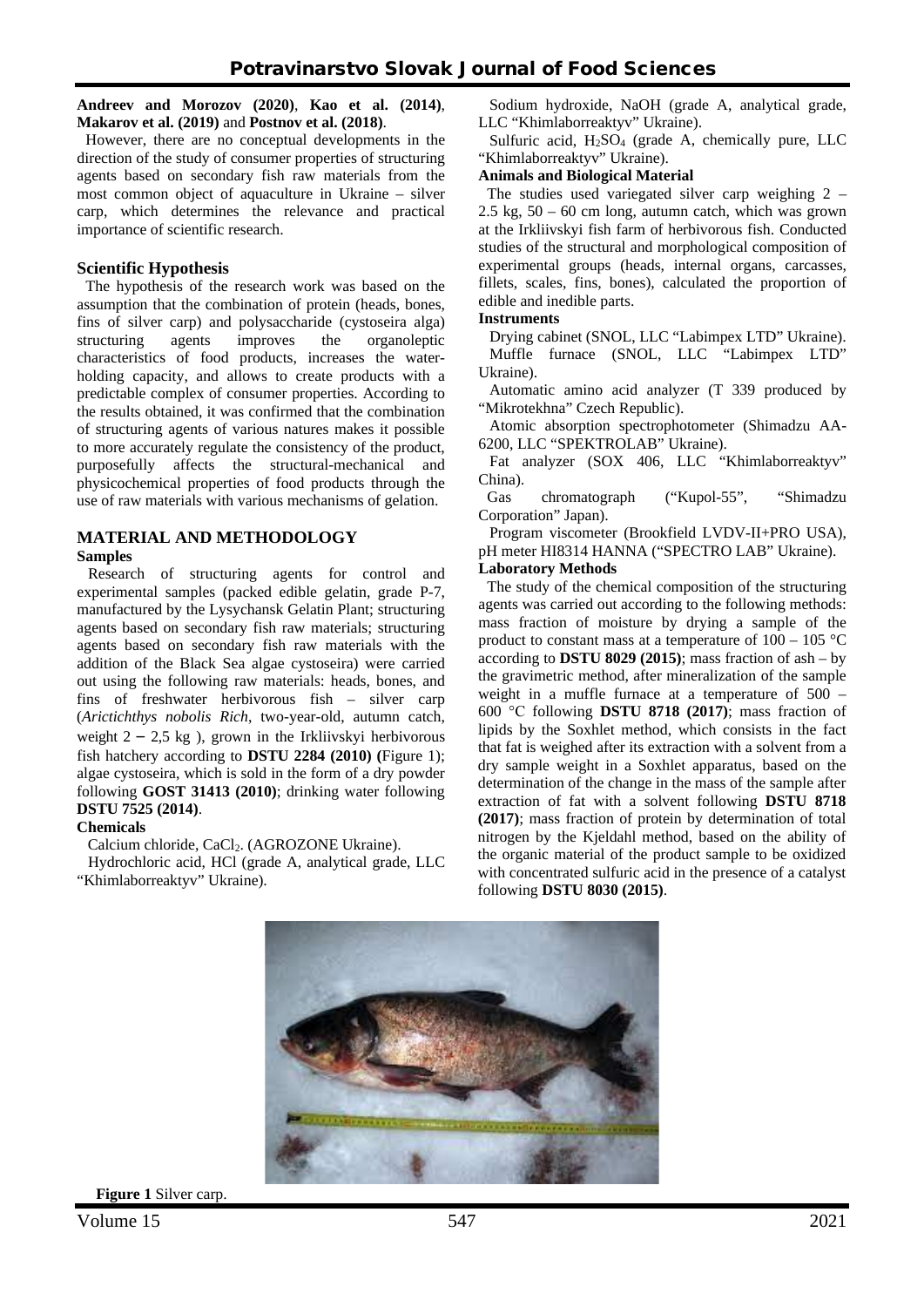

**Figure 2** Structuring agents.

The amino acid composition of proteins was determined by ion-exchange liquid column chromatography on an automatic amino acid analyzer T 339 using an LG ANB cation exchange resin **(Sorochan and Shtemenko, 2005)**.

The mineral composition was determined by inductive plasma atomic emission spectrometry according to **DSTU ISO 11885 (2005)**.

The study of physical and chemical indicators was carried out according to the following methods: transparency – according to own patented method **(Patent No. 73282, 2012)** on a universal computing device; strength – by the method of establishing the maximum load required for the destruction of the gelatin surface following **GOST 11293 (2017)**; melting temperature by defining the temperature at which the gelatin turns into a liquid state following **GOST 11293 (2017)**; dissolution time by the method of establishing the duration of complete dissolution according to **GOST 25183.3 (1982)**; dynamic viscosity by the method of determining the viscosity of a solution at certain temperatures and a decrease in viscosity after determining the holding time on a capillary viscometer according to **GOST 25183.4 (1982)**; active acidity by determining the pH of a solution of a certain concentration at a certain temperature with using a pH meter according to **GOST 11293 (2017)**.

### **Description of the Experiment**

**Sample preparation:** Fish raw materials (heads, bones, fins) of silver carp were washed in clean running water at a temperature not exceeding  $15 - 20$  °C; while mucus, blood, and other residues were removed simultaneously with washing. Washing was carried out until the water was clear. The quality of washing was monitored visually. The washed fish raw material was crushed and subjected to heat treatment. Next, the fish raw material is fed to the shredder "Volgar 5 U", where it is ground to a homogeneous mass. In the process of mixing, all the raw materials are thoroughly mixed for further loading into the boiler cooker of the required portion. The experimentally established optimal ratio of fish waste and water was 1:1.5; heat treatment was 2.5 hours at a temperature of 85 – 100 °C. At the initial stage of heat treatment, cystoseira was added in the form of a dry powder (2%). To reduce the mass fraction of moisture, the fish broth was subjected to freeze-drying at a temperature of  $(50 - 70$  °C). The ready-structuring agents were packed in three-layer paper

kraft bags and stored in a cool dry place at a temperature of 22  $\pm$ 2 °C and relative humidity of no more than 70% for 12 months. A control sample, structuring agents based on secondary fish raw materials were sent for analysis; structuring agents based on secondary fish raw materials and cystoseira. Then, an average sample was taken from each unit, which was characterized by its general chemical composition, mineral content, the amino acid composition of proteins, and physicochemical parameters.

**Number of samples analyzed:** Three types of structuring agents were used in the study of the samples: control – gelatin of animal origin and two samples based on secondary fish raw materials of silver carp and addition of cystoseira.

**Number of repeated analyses:** The study was repeated 5 times, and the experimental data were processed using the methods of mathematical statistics.

**Number of experiment replication:** Each study was carried out five times, the number of samples was three, resulting in fifteen repeated analyzes (Figure 2).

# **Statistical Analysis**

The statistical analysis data were produced by Microsoft excel and Statistica 15. The accuracy of the obtained experimental data was determined using the Student's test for a confidence probability of  $\leq 0.05$  based on the number of parallel determinations at least 5. Linear programming problems were solved using the MS Excel spreadsheet processor "Search for a solution" setting (Excel Solver).

### **RESULTS AND DISCUSSION**

Structuring agents experimental samples were evaluated according to the following physicochemical parameters: dissolution time, active acidity, dynamic viscosity, gelatin strength, gelatin melting point, solution transparency (Table 1). Previous studies have established the effectiveness of the use of fish collagen in comparison with collagen of animal origin in terms of the main physicochemical parameters **(Mezenova, 2017; Hanani, 2016)**. Research shows that dissolution time is one of the important quality criteria for structuring agents **(Andreev and Morozov, 2020; Kao, 2020)**. It is known that the degree of solubility of the structuring agents depends on many factors: the size of the granules, the type of raw materials used, temperature, etc.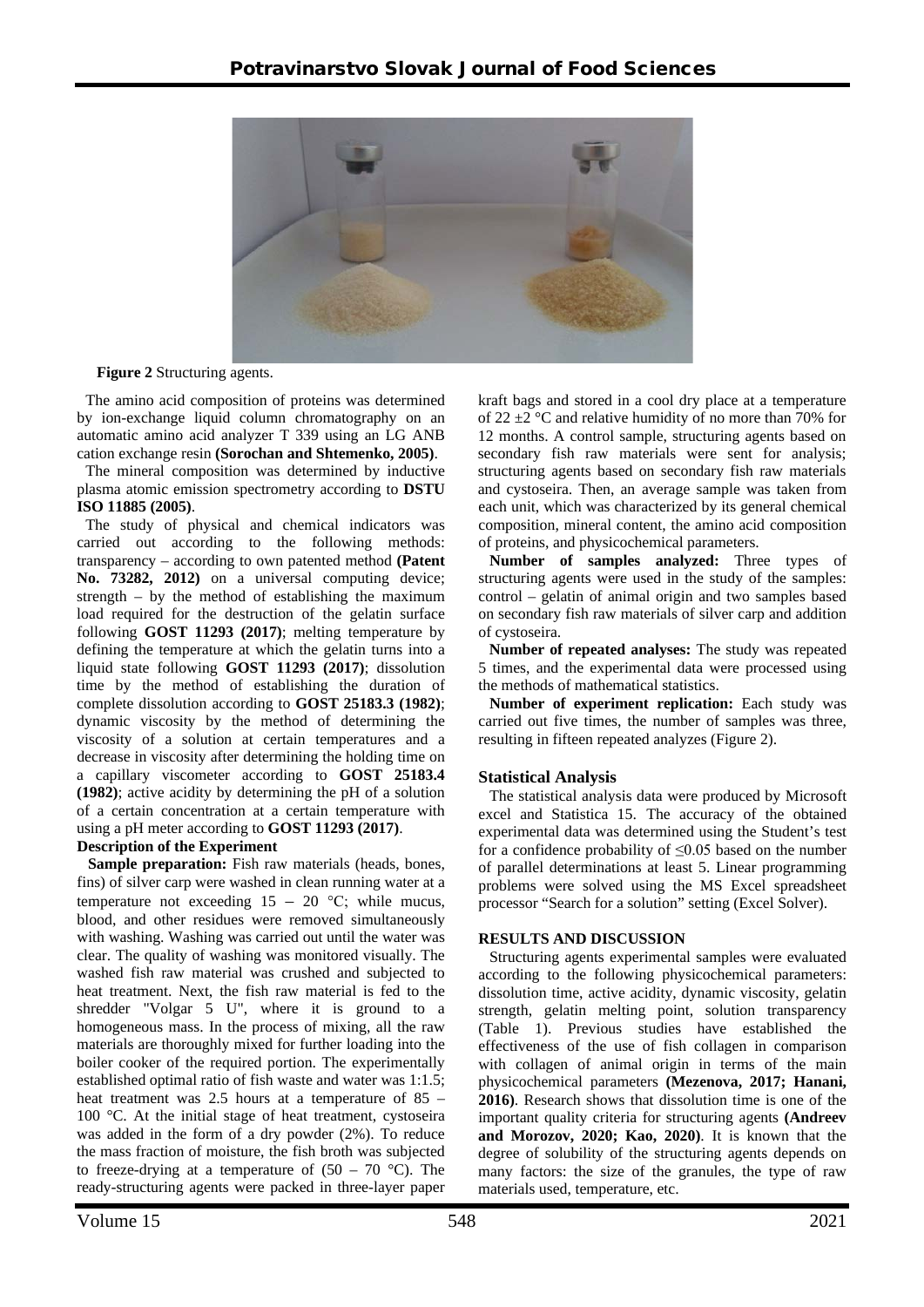|                                                           | <b>Control</b> | Structuring agents based on     |                                                |  |
|-----------------------------------------------------------|----------------|---------------------------------|------------------------------------------------|--|
| <b>Indicators</b>                                         |                | secondary fish raw<br>materials | secondary fish raw materials and<br>cystoseira |  |
| Dissolution time, min.                                    | $12 \pm 0.6$   | $5 \pm 0.2$                     | $6 \pm 0.3$                                    |  |
| Dynamic viscosity, $mPa·s^{-1}$                           | $16 \pm 0.8$   | $17 \pm 0.7$                    | $18 \pm 0.9$                                   |  |
| Gelatine strength, H                                      | $10 \pm 0.5$   | $10 \pm 0.5$                    | $11 \pm 0.5$                                   |  |
| Solution transparency,%                                   | $28 \pm 1.4$   | $32 \pm 1.6$                    | $30 \pm 1.5$                                   |  |
| Melting<br>temperature<br>-of<br>gelatine, <sup>o</sup> C | $27 \pm 1.3$   | $30 \pm 1.5$                    | $31 \pm 1.5$                                   |  |
| Active acidity, pH                                        | $5.5 \pm 0.2$  | $6 \pm 0.3$                     | $6 \pm 0.3$                                    |  |

**Table 1** Physical and chemical quality indicators of structuring agents.

Note:  $(n = 5, p \le 0.05)$ .

However, first of all, dissolution is associated with the hydration of proteins, that is, the binding of water molecules to proteins. Scientists associate this phenomenon with the structural features of collagen in various fish species **(Shokina et al., 2020; Bredikhina and Zarubin, 2019)**. Protein, like any hydrophilic high molecular weight compound, swells, and then the protein molecules begin to gradually transfer into solution.

When swelling, water molecules penetrate the protein and bind to its polar groups. A dense network of polypeptide chains is delimited. Further absorption of water leads to the separation of protein molecules from the total mass and dissolution. This is the process of electrostatic binding of water molecules to the polar groups of side radicals of acidic amino acids with a negative charge and basic amino acids with a positive charge. However, swelling does not always lead to rapid dissolution, for example, animal collagen, unlike fish collagen, can remain in a swollen form, having absorbed a large amount of water. Similar statements were highlighted in the works of scientists **(Mezenova et al., 2018; Zarubin, 2018; Palamarchuk et al., 2020)**. This can explain almost twice as fast the dissolution time of research structuring agents based on secondary fish raw materials – 5 minutes and cystoseira – 6 minutes, compared to the control – 12 minutes. The solubility of animal collagen is hampered by structural features – crosslinks between polypeptide chains. A paradoxical phenomenon is observed: the protein contains many anionic or cationic groups, and its solubility in water is relatively low **(Vorobiev and Nizhnikova, 2017; Dzyuba and Zemlyakova, 2019)**. It was noted that the melting point of the control sample is the lowest  $(27 \degree C)$ , of the structuring agents based on secondary fish raw materials (30 °C), and structuring agents based on secondary fish raw materials and cystoseira (31 °C). Scientists have proven that the lowered melting temperature of fish gelatin-based on scales of various fish species (by 4 °C compared to the minimum normalized value for gelatin of animal origin) is due to the peculiarities of the amino acid composition of the raw material **(Yakubova and Bekesheva, 2018a; Abdelhedi et al., 2019; Palamarchuk et al., 2019)**.

The transparency of the structuring agent solution characterizes the degree of their contamination with mechanical impurities. It was found that the value of the transparency index of new structuring agents is higher than that of control. During storage, the transparency of all samples ranged from  $27 - 30\%$ . Accordingly, high transparency indicates their high quality. The predecessors **(Yakubova and Bekesheva, 2018b)** noted that the transparency index of a 5% solution of fish gelatin exceeds the traditional standard values by more than 17.0%, which confirms its high organoleptic properties as a food consistency regulator.

Dynamic viscosity is one of the main characteristics of structuring agents. According to this indicator, all product samples are within acceptable limits  $(16 - 18 \text{ mPa.s}^{-1})$ . Scientists noted the higher values of viscosity indicators of fish structuring agents (by more than 18%), compared with animal gelatin **(Bekesheva, 2019)**. However, it is worth noting that the results of the prototypes of Structuring agents based on secondary fish raw materials are the most optimal compared to the control and Structuring agents based on secondary fish raw materials and cystoseira. It has been proven that in the manufacture of any product with a gelatin structure, it is advisable to use structuring agents with medium viscosity, since structure formers with high viscosity can render the created product too rigid and elastic consistency, respectively, structuring agents with low viscosity, on the contrary, do not provide the required strength of the product.

In works **(Nikolaev et al., 2016; Zarubin and Bredikhinа, 2016)**, the effectiveness of combining protein-polysaccharide structuring agents to obtain the required structure of a food product is confirmed.

An indicator of the quality of the structuring agents is the strength of the gelatin, which directly depends on the pH of the medium. The greatest strength is observed in the range from 5 to 7 pH.

The nutritional value of the structuring agents was examined by their chemical composition, namely, the content of proteins, fats, and minerals (Table 2).

So, the high content of proteins (82%) and minerals characterizes the degree of the biological value of natural structuring agents. It should be noted that the structuring agents based on secondary fish raw materials and cystoseira contain a greater amount of minerals (1.6%) compared to the structuring agents without cystoseira (1.3%). Accordingly, the addition of cystoseira made it possible to rationalize the mineral composition of the product, since cystoseira contains a complete complex of mineral elements.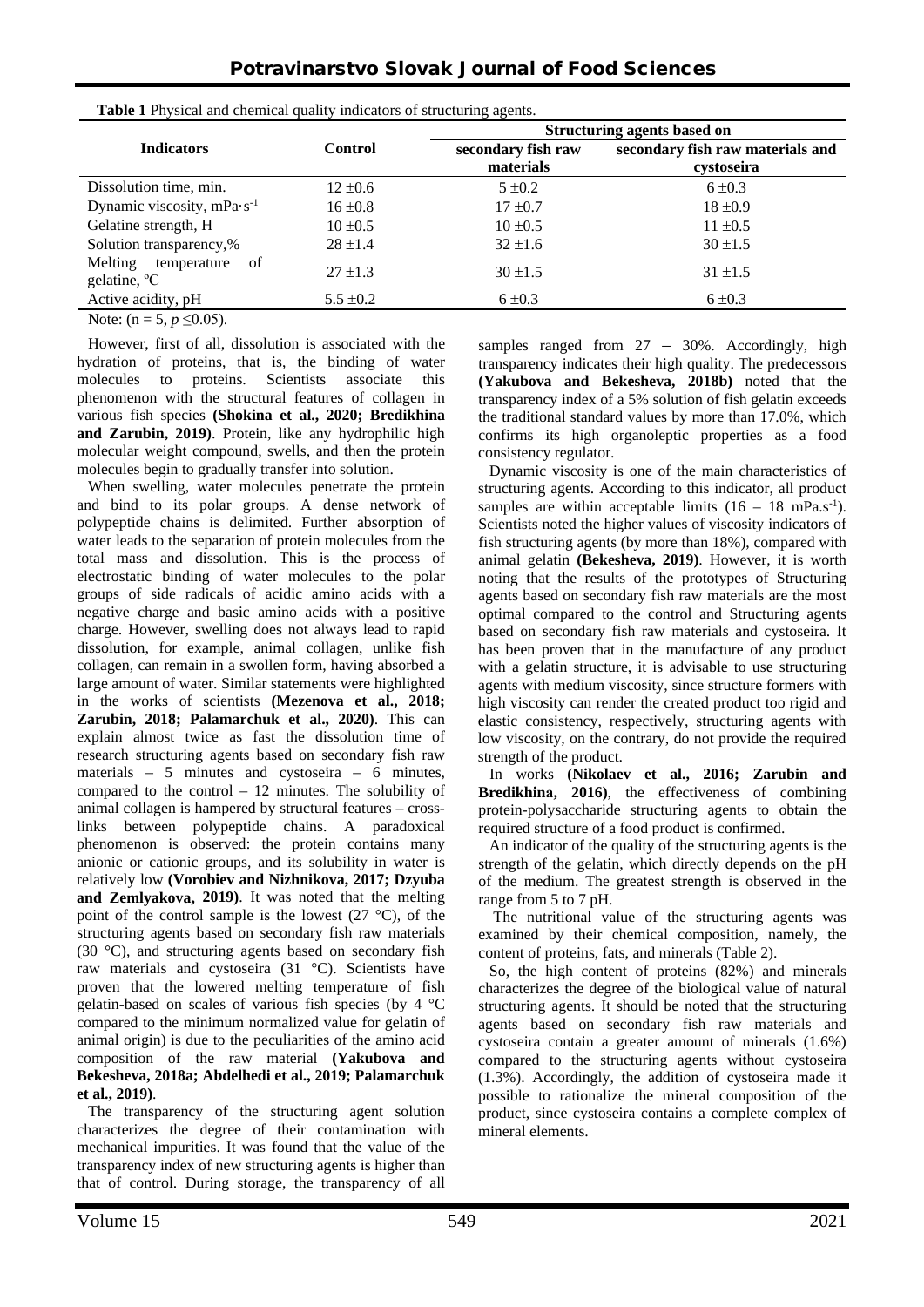# Potravinarstvo Slovak Journal of Food Sciences

| <b>Table 2</b> Chemical composition of structuring agents. |                              |                                    |                                                |  |  |  |
|------------------------------------------------------------|------------------------------|------------------------------------|------------------------------------------------|--|--|--|
|                                                            | <b>Control</b><br>(gelatine) | <b>Structuring agents based on</b> |                                                |  |  |  |
| Content, %                                                 |                              | secondary fish raw materials       | secondary fish raw<br>materials and cystoseira |  |  |  |
| Moisture                                                   | $14.0 \pm 0.7$               | $15.0 \pm 0.7$                     | $15.0 \pm 0.7$                                 |  |  |  |
| Protein                                                    | $83.0 \pm 4.1$               | $82.0 \pm 4.1$                     | $82.0 \pm 4.1$                                 |  |  |  |
| Fat                                                        | $1.5 \pm 0.07$               | $1.4 \pm 0.07$                     | $1.1 \pm 0.05$                                 |  |  |  |
| <b>Minerals</b>                                            | $1.4 \pm 0.07$               | $1.3 \pm 0.06$                     | $1.6 \pm 0.09$                                 |  |  |  |

Note:  $(n = 5, p \le 0.05)$ .

**Table 3** Amino acid rate of protein of structuring agents.

| Amino acid, %              | Amino acid content<br>according to the<br><b>FAO/WHO</b> scale |                | <b>Structuring agents based on</b> |                                                   |
|----------------------------|----------------------------------------------------------------|----------------|------------------------------------|---------------------------------------------------|
|                            |                                                                | <b>Control</b> | secondary fish raw<br>materials    | secondary fish raw<br>materials and<br>cystoseira |
| Valine                     | 50                                                             | 45             | 47                                 | 49                                                |
| Isoleucine                 | 40                                                             | 29             | 32                                 | 34                                                |
| Leucine                    | 70                                                             | 50             | 71                                 | 74                                                |
| Lysine                     | 55                                                             | 72             | 101                                | 105                                               |
| Methionine + $C$ ystine    | 35                                                             | 34             | 78                                 | 83                                                |
| Threonine                  | 40                                                             | 50             | 93                                 | 87                                                |
| Phenylalanine $+$ Tyrosine | 60                                                             | 38             | 70                                 | 71                                                |

Table 4 Mineral composition of structuring agents, mg.100g<sup>-1</sup>.

|                        |                   | <b>Structuring agents based on</b> |                                                |  |
|------------------------|-------------------|------------------------------------|------------------------------------------------|--|
| <b>Mineral element</b> | <b>Control</b>    | secondary fish raw materials       | secondary fish raw<br>materials and cystoseira |  |
| Potassium              | $7.94 \pm 0.31$   | $98.0 \pm 4.1$                     | $90.45 \pm 4.2$                                |  |
| Calcium                | $343.0 \pm 10.61$ | $68.1 \pm 3.32$                    | $69.3 \pm 3.46$                                |  |
| Iron                   | $0.91 \pm 0.04$   | $1.09 \pm 0.05$                    | $1.02 \pm 0.05$                                |  |
| Chlorine               | $454.0 \pm 22.49$ | $545.7 \pm 27.16$                  | $475.6 \pm 23.70$                              |  |
| Selenium               |                   |                                    | $6.24 \pm 0.28$                                |  |
| <b>Bromine</b>         | $2.78 \pm 0.13$   | $3.37 \pm 0.16$                    | $5.01 \pm 0.24$                                |  |
| Phosphorus             | $300 \pm 10.12$   | $120 \pm 5.6$                      | $170 \pm 8.1$                                  |  |
| <b>Zirconium</b>       | $0.10 \pm 0.004$  | $0.05 \pm 0.002$                   | $0.16 \pm 0.008$                               |  |
| Sulfur                 | $2.1 \pm 0.10$    | $2.8 \pm 0.14$                     | $4.98 \pm 0.24$                                |  |

Note:  $(n = 5, p \le 0.05)$ .



**Figure 3** Analysis of the amino acid composition of protein structuring agents.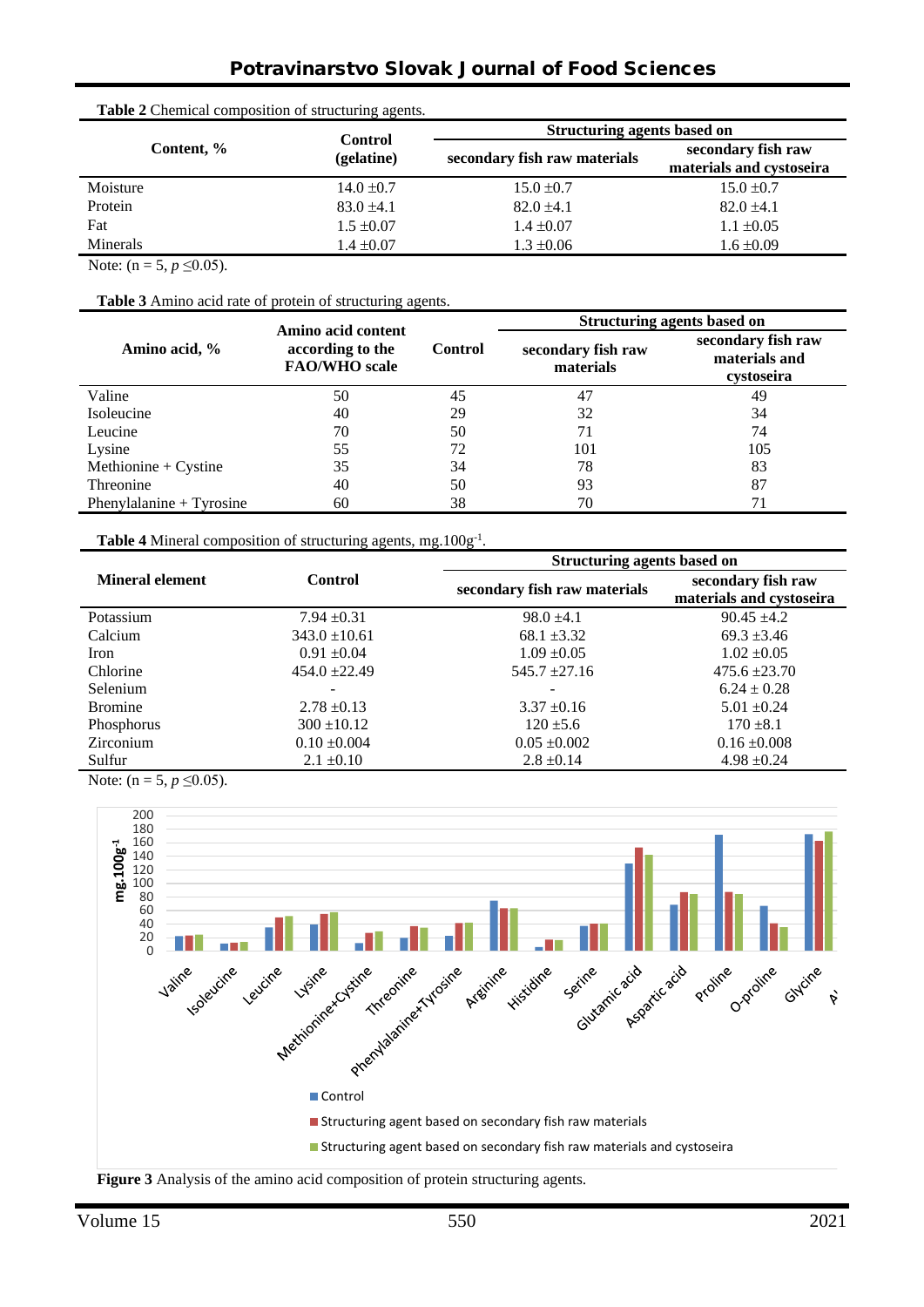In the works **(Kao, 2017; Baidalinova and Lyapustina, 2018; Zheplinska et al., 2019)** it is indicated that the amount of protein in the research fish gelatin is within the range  $(87.36 - 91\%)$ , which confirms the rather high biological value of the product.

One of the important quality criteria for structuring agents is their biological value, which is largely determined by the content and balance of amino acids, especially essential ones **(Holembovska et al., 2021; Nesterenko et al., 2020)**. Characteristics of the amino acid composition are shown in Figure 3.

During studies of the amino acid composition of proteins, the structuring agents, the highest content of such amino acids was noted: glycine, alanine, proline, aspartic and glutamic acids. These amino acids form a repetitive sequence in the polypeptide chain, resulting in the helical structure of collagen. Accordingly, the high content of glycine  $162.7 - 176.4$  mg. $100g^{-1}$  and glutamic acid 142.1  $- 153.1$  mg.  $100g^{-1}$  in research structuring agents is a characteristic feature of the amino acid composition of fish collagen. Amino acids such as histidine, isoleucine, valine are found in a smaller amount, which is due to the smaller number of cross-links. Experimental studies of the amino acid composition of fish gelatin **(Antipova et al., 2019)** showed that it is almost identical to the animal. However, animal gelatin lacks tyrosine and cystine.

It was also found that fish gelatin has a lower content of hydroxyproline, but almost 2.5 times more proline **(Antipova and Storublevtsev, 2016)**. An objective assessment of the biological value of proteins was determined by a set of indicators: amino acid rate, KRAS, utilitarian coefficient. Amino acid rate of structuring agent proteins was determined following the FAO/WHO scale (Table 3). The biological value of protein compositions depends on the content of essential amino acids in them and their ratio in the product and the idealized model **(Karpenko, 2019)**. So, the dominant amino acids are lysine, threonine, phenylalanine, and tyrosine, the limiting ones are valine and isoleucine.

To assess the degree of protein utilization, the coefficient of difference of the amino acid rate was calculated. KRAS of the control sample is 16.4%, of the research ones is 37.8  $-38.2%$ .

The biological value of the reference protein is 100%. In experimental samples, biological value is 61.8% (structuring agents based on secondary fish raw materials) and 62.2% (structuring agents based on secondary fish raw materials and cystoseira), control ones – 83.6%. The value of the utilitarian coefficient of the amino acid composition of the experimental samples  $(0.618 - 0.836)$  indicates a high balance of amino acids relative to the standard.

Thus, the qualitative composition of structuring agent proteins based on secondary fish raw materials from silver carp indicates the expediency of their effective use in the food industry.

One of the important indicators of the nutritional value of structuring agents is the content of the main macro- and microelements in their composition (Table 4).

Analyzing the quantitative composition of macro- and microelements of research structuring agents in comparison with the control, an increase in the level of potassium, iron, sulfur, bromine, chlorine should be noted. Experimental samples of structuring agents, in comparison with the control, contain a significant amount of potassium necessary for the human body, which ensures the normal activity of the cardiovascular system. The potassium content in structuring agents based on secondary fish raw materials is  $98.0$  mg. $100g^{-1}$ , in the sample from cystoseira  $-90.45$  mg.100g<sup>-1</sup>, which exceeds the value of the control sample by 113.94%.

An increased amount of iron 1.2 times in experimental samples compared to the control will contribute to a positive effect on the protective functions of the body, since iron is involved in respiration, hematopoiesis, immunobiological and redox reactions, and a sufficient amount of calcium  $(68.1 - 69.3$  mg. $100g^{-1}$ ) will improve its assimilation by the human body.

In terms of sulfur content, the dominant is structuring agents sample based on secondary fish raw materials and cystoseira – 4.98 mg.100 $g^{-1}$ , because sulfur is used in the human body to neutralize many toxic products formed during metabolism.

A distinctive feature of the studied samples of the structuring agents with cystoseira is a significant bromine content, which is 5.01 mg.100g-1 which is almost twice as much as in the control  $-2.78 \text{ mg}.100g^{-1}$ , and selenium  $6.24$  mg. $100g^{-1}$ . The enrichment of the mineral composition of the structuring agents with bromine and selenium can be explained by their sufficient content in cystoseira.

The results of the study show that the addition of seaweed – cystoseira to the structuring agents contributes to the optimization and enrichment of their mineral composition in comparison with the structuring agents without cystoseira and the control sample.

### **CONCLUSIONS**

It was found that structuring agents based on secondary fish raw materials are characterized by a high protein content (82%), which has a positive effect on the jellymaking properties of the structuring agents. The dominant amino acids are glycine, proline, alanine, aspartic and glutamic acids. The value of the utilitarian coefficient of the amino acid composition of the new structure-formers is within the range  $(0.61 - 0.83)$ , which indicates a high degree of assimilation of their proteins by the human body.

It has been proven that the addition of cystoseira to the structuring agents based on secondary fish raw materials increases the content of Bromine (5.01 mg.100g<sup>-1</sup>) compared to the control (2.78 mg.100g<sup>-1</sup>) and Selenium  $(6.24 \text{ mg}.100 \text{g}^{-1})$ .

Confirmed a high degree of jelly-making properties of structuring agents, characterized by a complex of indicators of viscosity  $(16 - 18 \text{ mPa.s}^{-1})$ , strength  $(10 - 11 \text{ H})$ , melting point (27 – 31 °C), and solubility (5 – 6 minutes).

It was found that the addition of cystoseira to the structure-forming agents promotes optimization and enrichment of their mineral composition in comparison with the structure-forming agents without cystoseira and the control sample.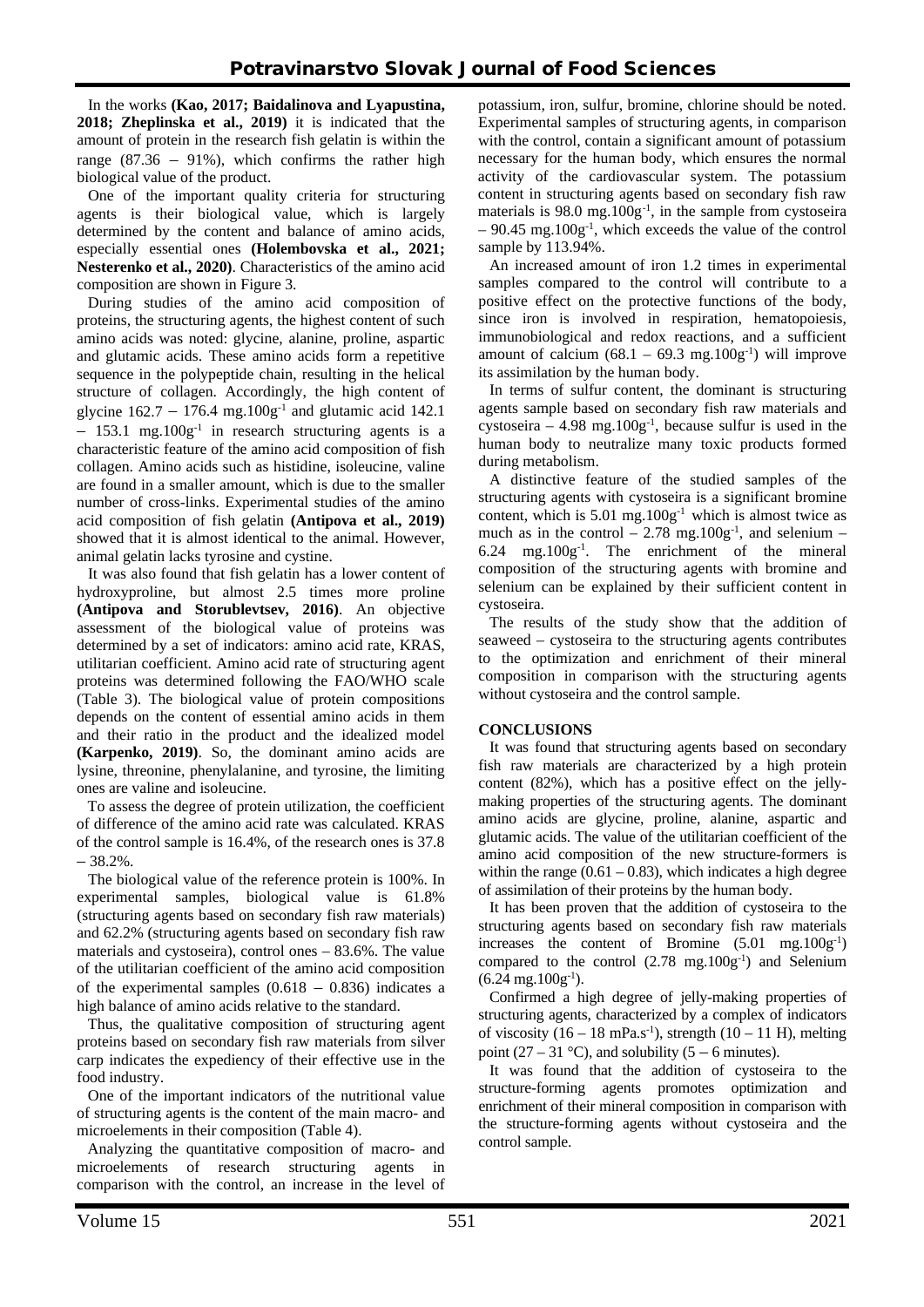### **REFERENCES**

Abdelhedi, О., Jridia, M., Nasria, R., Morab, L., Toldráb, F., Nasria, M. 2019. Rheological and structural properties of Hemiramphus far skin gelatin: Potential use as an active fish coating agent. *Food Hydrocolloids*, vol. 87, р. 331-341. <https://doi.org/10.1016/j.foodhyd.2018.08.005>

Andreev, M., Morozov, I. 2020. Influence of structuring agents of various nature on the rheological properties of gelatin food products based on secondary fish raw materials. *KSTU News*, vol. 57, p. 89-98.

Antipova, L., Akimbai, D., Storublevtsev, S. 2019. Fish gelatin in the technology of specialized food products. *Science, nutrition and health*, p. 98-102.

Antipova, L., Storublevtsev, S. 2016. Comparative properties of collagen proteins of fish and animal origin. *VGU Bulletin, series: chemistry. biology. pharmacy*, vol. 4, p. 37- 41.

Baidalinova, L., Lyapustina, E. 2018. Isolation of natural protein structuring agents from collagen-containing secondary fish raw materials. *Scientific journal "KSTU News"*, vol. 51, p. 45-60.

Bekesheva, A. A. 2019. *Development of technology and commodity assessment of sweet jellied dishes using fish gelatin* : dissertation theses. Yekaterinburg, Russia : Astrakhan State Technical University, 181 p.

Bredikhina, O., Zarubin, N. 2019. Development of an integrated technology for processing organic waste from fish processing enterprises into collagen-containing hydrolysates for food purposes. *VNIRO Works*, vol. 176, p. 109-121. <https://doi.org/10.36038/2307-3497-2019-176-109-121>

DSTU 2284. 2010. *Live fish*. *General technical requirements.*

DSTU 7525. 2014 *Drinking water. Quality control requirements and methods.*

DSTU 8029. 2015 *Fish and fish products. Methods for determining moisture.*

DSTU 8030. 2015 *Fish and fish products. Methods for the determination of protein substances.*

DSTU 8718. 2017 *Fish and fish products. Methods for the determination of ash and mineral impurities.*

DSTU ISO 11885. 2005. *Water quality. Determination of 33 elements by inductively coupled plasma atomic emission spectrometry.*

Dzyuba, N. Zemlyakova, O. 2019. Review of modern methods of obtaining collagen hydrolysate from aquatic organisms. *Scientific notes of V.I. Vernadsky TNU. Series: technical sciences*, vol. 30, no. 3, p. 74-79. <https://doi.org/10.32838/2663-5941/2019.3-2/14>

GOST 11293. 2017. *Gelatin. Technical requirements.*

GOST 25183.3. 82. *Photographic gelatin. Method for determining dissolution duration.*

GOST 25183.4. 82. *Photographic gelatin. Method for determining viscosity and viscosity drop.*

GOST 31413. 2010. *Algae, sea grasses and their products. Acceptance rules and sampling methods.*

Hanani, Z. А. N. 2016. Gelatin. In Smithers, G. *Encyclopedia of Food and Health, Reference Module in Food Science*. Amsterdam, Netherland : Elsevier, p. 191-195. ISBN<br>978-0-08-100596-5. https://doi.org/10.1016/B978-0-12[https://doi.org/10.1016/B978-0-12-](https://doi.org/10.1016/B978-0-12-384947-2.00347-0) [384947-2.00347-0](https://doi.org/10.1016/B978-0-12-384947-2.00347-0)

Holembovska, N., Tyshchenko, L., Slobodyanyuk, N., Israelian, V., Kryzhova, Y., Ivaniuta, A., Pylypchuk, O., Menchynska, A., Shtonda, O., Nosevych, D. 2021. The use of aromatic root vegetables in technology of freshwater fish preserves. *Potravinarstvo Slovak Journal of Food Sciences,* vol. 15, no. 1, p. 296-305. <https://doi.org/10.5219/1581>

IPOSR. 2012. Industrial Property Office of Ukraine. Method for determining the transparency (turbidity) of gelatin products. Patent holders: Sydorenko, O., Ivanyuta, A., Romanenko R. Patent No.73282, 2012-25-09.

Kaklyugin, Y., Belousova, S. 2017. Features of technology and equipment for complex processing of fish raw materials. *Scientific works of KubGTU*, vol. 5, p. 272-280.

Kao, T. 2017. Physicochemical properties of gelatin from scales of the yellow-finned crucian carp *Acanthopagrus latus* (*Sparus latus*). *Young scientist*, vol. 9, no. 143, p. 122-125.

Kao, T. 2020. Fish skin as a source of edible gelatin. *Young scientist*, vol. 32, no. 322, p. 47-49.

Kao, T., Nguyen, T., Nguyen, V. 2014. Some aspects of the technology of obtaining gelatin from collagen-containing secondary fish resources. *BSU Work*, vol. 9, no.1, p. 23-32.

Karpenko, Y. V. 2019. *Development of a technology of a balanced biological value of culinary jellied products from small-eyed grenadier* : dissertation theses. Vladivostok, Russia : Moscow State University of Food Production, 156 p.

Makarenko, A., Mushtruk, M., Rudyk-Leuska, N., Kononenko, I., Shevchenko, P., Khyzhniak, M., Martseniuk, N., Glebova, J., Bazaeva, A., Khalturin, M. 2021. The study of the variability of morphobiological indicators of different size and weight groups of hybrid silver carp (*Hypophthalmichthys spp*.) as a promising direction of development of the fish processing industry. *Potravinarstvo Slovak Journal of Food Sciences*, vol. 15, no. 1, p. 181-191. <https://doi.org/10.5219/1537>

Makarov, A., Maksimenko, Y., Aleksanyan, I., Dyachenko, E. 2019. Development of rational drying regimes in the production of gelatin based on fish processing waste. *Technologies of the food and processing industry of the agroindustrial complex - healthy food products*, vol. 2, no. 28, p. 56-63.

Mezenova, N. Y. 2017. *Development of a technology for a bioproduct for sports nutrition using biomodified collagencontaining fish raw materials* : dissertation theses. Moscow, Russia : Kaliningrad State Technical University, 223 p.

Mezenova, O., Volkov, V., Hoeling, A., Merzel, T., Grimm, T., Mezenova, Y. 2018. Comparative assessment of hydrolysis methods for the production of protein products from collagen-containing fish raw materials and assessment of their quality. *Scientific journal "KSTU News"*, vol. 49, p. 126-144.

Mushtruk, M., Vasyliv, V., Slobodaniuk, N., Mukoid, R., Deviatko, O. 2020. Improvement of the Production Technology of Liquid Biofuel from Technical Fats and Oils. In Ivanov, V., Trojanowska, J., Machado, J., Liaposhchenko, O., Zajac, J., Pavlenko, I., Edl, M., Perakovic, D. *Advances in Design, Simulation and Manufacturing IІI*. Switzerland : Springer International Publishing, p. 377-386. ISBN 21954364-21954356. [https://doi.org/10.1007/978-3-030-](https://doi.org/10.1007/978-3-030-50491-5_36) [50491-5\\_36](https://doi.org/10.1007/978-3-030-50491-5_36)

Nesterenko, N., Orlova, N., Motuzka, Y., Ivanyuta, А., Menchynska, A. 2020. Biological value of protein of quickfrozen semi-finished products from cultivated mushrooms. *International Journal of Food Science and Biotechnology.*  vol. 5, no. 4, p. 89-93.

Nikiforova, A. 2020. Review of methods for the rational processing of fish waste. *Comprehensive research in the fishery industry: materials of the VI International Scientific and Technical Conference of Students, Postgraduates and Young Scientists.* Vladivostok, p. 263-267.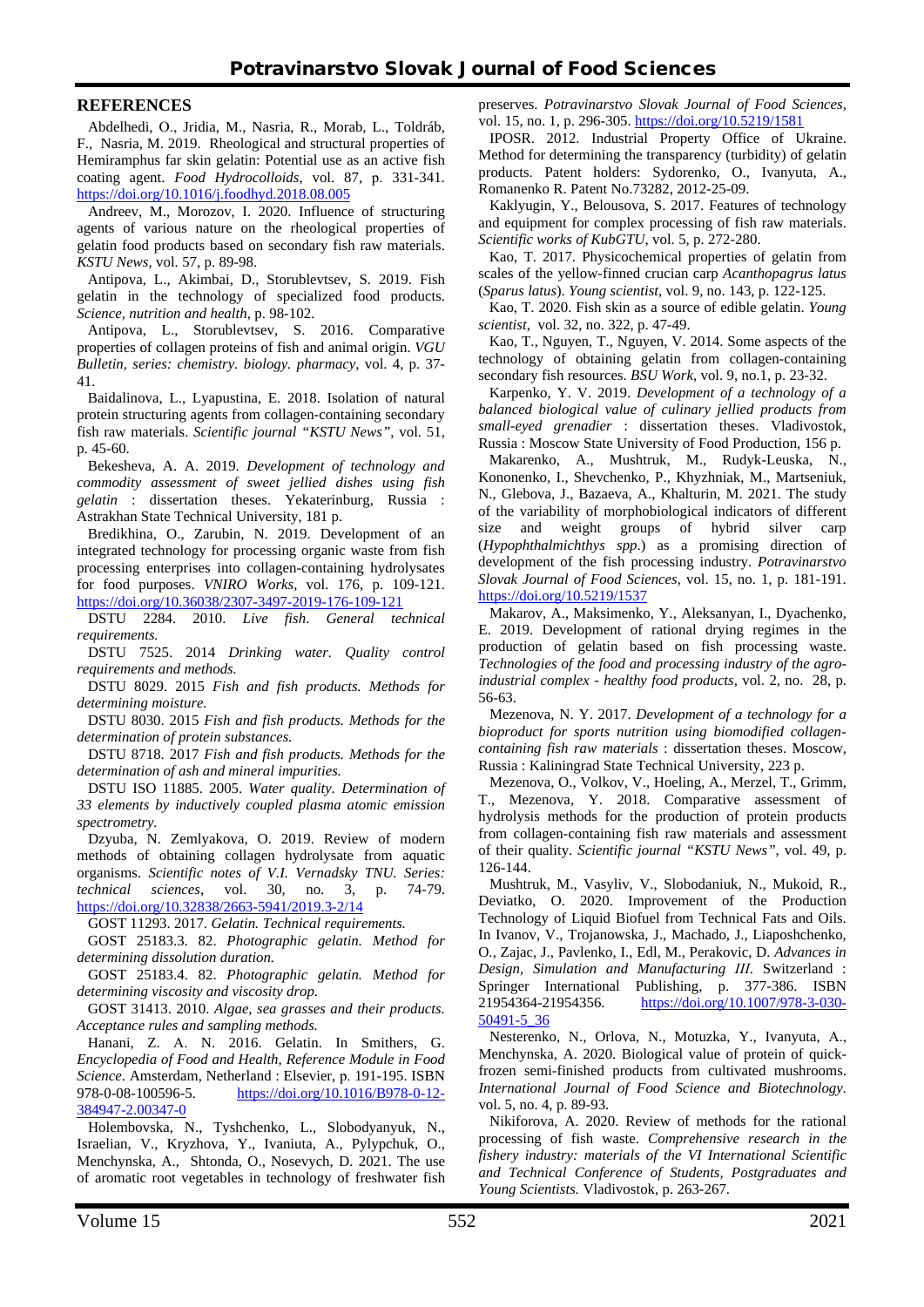Nikolaev, D., Dubrovin, S., Kuranova, L. 2016. Testing of the device "Food Checker" in the study of the rheological properties of a structured fish product, made with the use of gelatin. *AGTU Bulletin, Series. Fishery*, vol.4, p. 139-144.

Palamarchuk, I., Mushtruk, M., Suchenko, V., Dudchenko, V., Korets, L., Litvinenko, A., Deviatko, O., Ulianko, S., Slobodyanyuk, N. 2020. Modelling of the process of vybromechanical activation of plant raw material hydrolysis for pectin extraction. *Potravinarstvo Slovak Journal of Food Sciences*, vol. 14, no. 1, p. 239-246. <https://doi.org/10.5219/1305>

Palamarchuk, I., Mushtruk, M., Vasyliv, V., Zheplinska, M. 2019. Substantiation of regime parameters of vibrating conveyor infrared dryers. *Potravinarstvo Slovak Journal of Food Sciences*, vol. 13, no. 1, p. 751-758. <https://doi.org/10.5219/1184>

Postnov, G., Chervonyi, M., Maksymenko, A., Gulyi, O. Omelchenko, A., Apanasenko. 2018. Prospects for the use of technology for deep processing of pond fish. *Equipment and technologies for food production*, vol. 2, p. 59-65. <https://doi.org/10.33274/2079-4827-2018-37-2-59-65>

Shokina, Y., Kuchina, Y., Novozhilov, M., Popov, M., Shokin, G. 2020. Study of the rheological properties of gels based on broth made from stellate ray cartilage (Raja radiata) in the technology of natural fish culinary products – jellied fish, in jelly, fish gelatins and brawn. *MGTU Bulletin*, vol. 23, no. 3, p. 302-312. [https://doi.org/10.21443/1560-9278-2020-](https://doi.org/10.21443/1560-9278-2020-23-3-302-312) [23-3-302-312](https://doi.org/10.21443/1560-9278-2020-23-3-302-312)

Sorochan, O., Shtemenko, N. 2005. *Methods of analysis of amino acids : scientific and methodological manual*. Dnepropetrovsk, p. 60.

State Statistics Service of Ukraine. 2017. Available at: http: //www.ukrstat.gov.ua/operativ/operativ2017/rg/rg\_u/arh\_dvbr \_reg\_u.html.

Suchenko, Y., Suchenko, V., Mushtruk, M., Vasuliv, V., Boyko, Y. 2017. Changing the quality of ground meat for sausage products in the process of grinding. *Eastern European Journal of Enterprise Technologies*, vol. 4, no. 11, p. 56-63. <https://doi.org/10.15587/1729-4061.2017.108876>

Vorobiev, V., Nizhnikova, E. 2017. Research and application of fish scales in various industries. *News of the Kaliningrad State Technical University*, vol. 45. p. 147-159.

Yakubova, O. Bekesheva, A. 2018a. Substantiation of regulated indicators of the quality of edible fish gelatin. *Food Industry*, vol. 3, no. 4, p. 60-65. <https://doi.org/10.29141/2500-1922-2018-3-4-7>

Yakubova, O., Bekesheva, A. 2018b. Scientific substantiation of the physical properties of fish gelatin. *AGTU Bulletin*: *Series. Fishery*, vol. 2018, no. 3, p. 132-140. <https://doi.org/10.24143/2073-5529-2017-3-132-140>

Zarubin, N. Y. 2018. *Development of product technology using a composition based on collagen hydrolysate from fish skin and plant components* : dissertation theses. Moscow, Russia : Moscow State University of Food Production, 193 p.

Zarubin, N., Bredikhina, O., Semenov, G., Krasnova, I. 2016. Production of dry high-quality fish hydrolysates using vacuum freeze drying. *AGTU Bulletin*, *Series*: *Fishery*, vol. 3. p. 138-144.

Zheplinska, M., Mushtruk, M., Vasyliv, V., Deviatko, O. 2019. Investigation of the process of production of crafted beer with spicy and aromatic raw materials. *Potravinarstvo Slovak Journal of Food Sciences*, vol. 13, no. 1, p. 806-814. <https://doi.org/10.5219/1183>

## **Funds:**

This study did not receive external funding.

#### **Acknowledgments:** We express our gratitude to Professor Olena Sydorenko.

### **Conflict of Interest:**

The authors have no conflicts of interest.

### **Ethical Statement:**

This article does not contain any research that would require ethical statements.

### **Contact address:**

\*Anastasiia Ivaniuta, The National University of Life and Environmental Sciences of Ukraine, Faculty of Food Technology and Quality Control of Agricultural Products, Department of technology of meat, fish and marine products, Polkovnika Potekhina Str., 16, Kyiv, 03040, Ukraine, Tel.: +38(096)879-07-22,

E-mail: [ivanyta07@gmail.com](mailto:ivanyta07@gmail.com)

ORCID: <https://orcid.org/0000-0002-1770-5774>

Alina Menchynska, The National University of Life and Environmental Sciences of Ukraine, Faculty of Food Technology and Quality Control of Agricultural Products, Department of technology of meat, fish and marine products, Polkovnika Potekhina Str., 16, 03040, Kyiv, Ukraine, Tel.: +38(097)6583888,

E-mail: [menchynska@ukr.net](mailto:menchynska@ukr.net)

ORCID: [https://orcid.org/0000-](https://orcid.org/0000-%C2%A00001-8593-3325) 0001-8593-3325

Natalia Nesterenko, Kyiv National University of Trade and Economics, Faculty of Trade and Marketing, Department of Commodity Science, Safety and Quality Management, Kioto Str., 19, Kyiv, 02156, Ukraine, Tel. +38(097)703-32-29,

E-mail: [nesterenko.natalia.1988.31@gmail.com](mailto:nesterenko.natalia.1988.31@gmail.com) ORCID: <https://orcid.org/0000-0003-3003-0406>

Nataliia Holembovska, The National University of Life and Environmental Sciences of Ukraine, Faculty of Food Technology and Quality Control of Agricultural Products, Department of technology of meat, fish and marine products, Polkovnika Potekhina., Str., 16, Kyiv, 02163, Ukraine, Tel.: +38(096)206-62-76,

E-mail: [natashagolembovska@gmail.com](mailto:natashagolembovska@gmail.com)

ORCID: <https://orcid.org/0000-0001-8159-4020>

Viktor Yemtcev, The National University of Life and Environmental Sciences of Ukraine, Faculty of Food Technology and Quality Control of Agricultural Products, Department of technology of meat, fish and marine products, Polkovnika Potekhina Str., 16, Kyiv, 03040, Ukraine, Tel.: +38(050)334 70 47,

E-mail: [viem17@gmail.com](mailto:viem17@gmail.com) 

ORCID: [https://orcid.org/0000 -0001-5684-1863](https://orcid.org/0000%20-0001-5684-1863)

Yevheniia Marchyshyna, The National University of Life and Environmental Sciences of Ukraine, Mechanical and Technological Faculty, Department of Occupational Safety аnd Environmental Engineering, Heroyiv Oborony Str., 12, studying building No 11, Kyiv, 03041, Ukraine Tel.:+38(098)344 48 37,

E-mail: marchyshyev@gmail.com ORCID: <https://orcid.org/0000-0001-8842-186X>